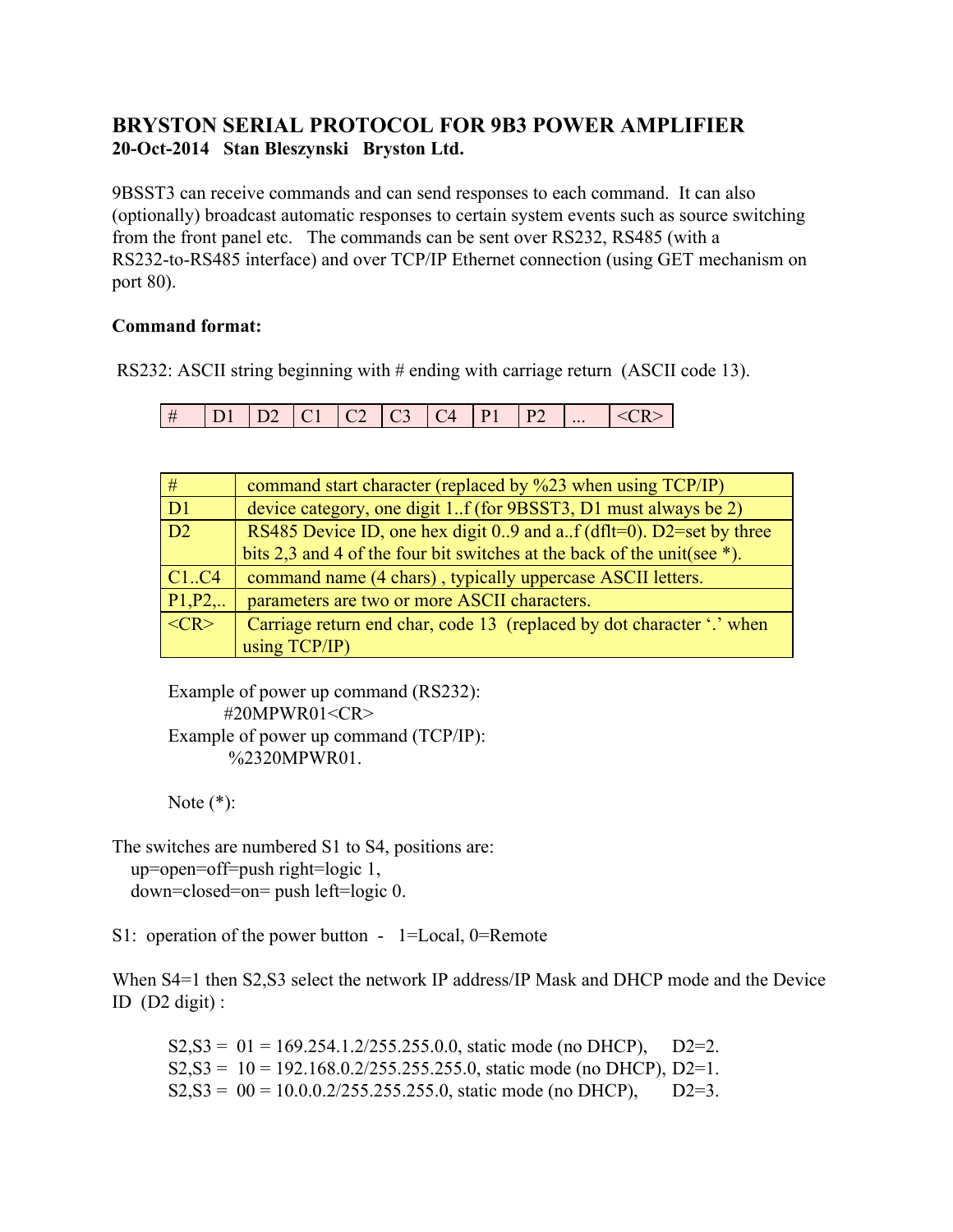$S2, S3 = 11$  = DHCP client mode enabled, automatic IP mode, D2=0. (the fall-back is 169.254.1.2/255.255.0.0)

S4=0: reserved

Default factory setting:

 $S1, S2, S3, S4 = 1, 1, 1, 1$  (open, open, open, open) that is: power switch=local, DHCP=enabled (automatic IP)

## **Response format:**



Response format is the same as commands, repeating the D1,D2,C and R bytes (R bytes may carry either an actual status value in ASCII or ?? string to indicate errors).

| Example (RS232): |  |
|------------------|--|
|------------------|--|

| #20MPWR00 <cr><br/>#20MPWR01&lt;<math>CR</math>&gt;</cr> | #20MPWRQS <cr> command: query power status<br/>response: power is off (STANDBY)<br/>command: power up</cr> |              |
|----------------------------------------------------------|------------------------------------------------------------------------------------------------------------|--------------|
| #20MPWR01< $CR$ >                                        | response: power is on                                                                                      |              |
| Example (TCP/IP):                                        |                                                                                                            |              |
| %2320MPWRQS.                                             | command: query power status                                                                                |              |
| %2320MPWR00.                                             | response: power is off (STANDBY)                                                                           | %2320MPWR01. |
| command: power up                                        |                                                                                                            |              |
| %2320MPWR01.                                             | response: power is on                                                                                      |              |

## **Notes:**

All characters preceding the  $\#$  of a command, and following the  $\langle CR \rangle$  will be ignored. Do not insert #, spaces, <LF>, <TAB> or other non-ASCII characters inside the command string.

When using TCP/IP, replace carriage return character with the dot '.' character.

Do not assume that the number of response bytes R1,R2,… is always fixed. Allow up to 320 bytes to be read or until a <CR> is encountered.

The format of the automatic responses is the same as the response to a serial command sent with the "Query Status" parameter bytes P1 P2 = "QS".

Issue a single character ? to display help page (RS232 and TCP/IP).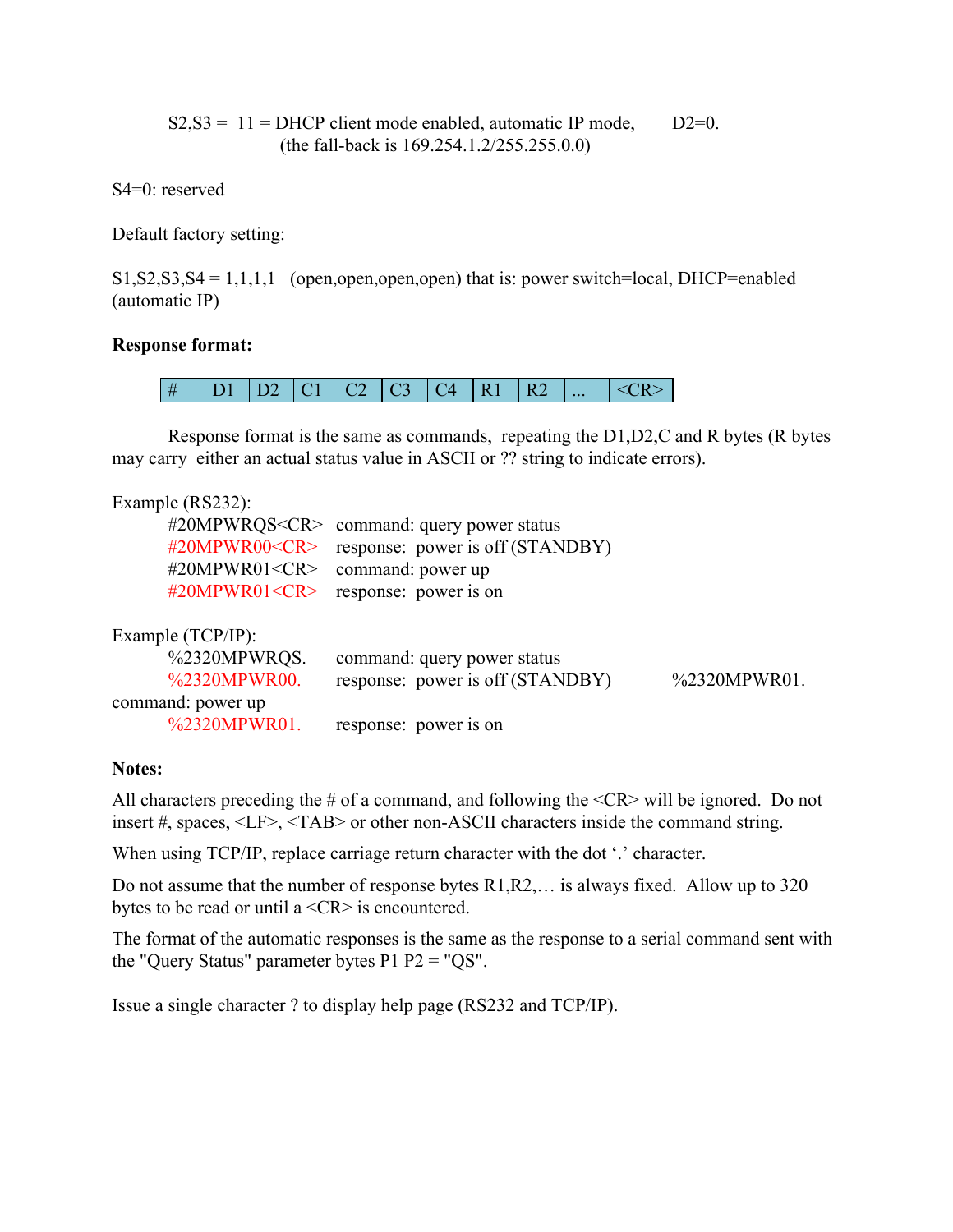| <b>COMMAND</b><br><b>NAME</b> | <b>PARAM.</b> | <b>DESCRIPTION</b>                                                                   |
|-------------------------------|---------------|--------------------------------------------------------------------------------------|
|                               |               |                                                                                      |
| <b>MPWR</b>                   |               | <b>Set Main Power (works in standby!)</b>                                            |
|                               | 00            | Off (Standby)                                                                        |
|                               | 01            | On                                                                                   |
|                               | <b>QS</b>     | <b>Query Status</b>                                                                  |
|                               |               |                                                                                      |
| <b>MMUT</b>                   |               | <b>Set Main Mute</b>                                                                 |
|                               | 00            | Mute Off                                                                             |
|                               | 01            | Mute On                                                                              |
|                               | 02            | Mute toggle                                                                          |
|                               | <b>QS</b>     | <b>Query Status</b>                                                                  |
|                               |               |                                                                                      |
| <b>INFO</b>                   |               | <b>Query system info</b><br>(works in standby!)                                      |
|                               | QS            | Query, returns system data as a block of up to 300 chars                             |
|                               |               | terminated by <cr></cr>                                                              |
|                               |               | The response is split into $13 \le \text{LF} > (\text{ln})$ delimited lines of text: |
|                               |               |                                                                                      |
|                               |               | #10INFO <lf></lf>                                                                    |
|                               |               | 01:%8sPRODUCT NAME <lf><br/>02:%8dSERNUM<lf></lf></lf>                               |
|                               |               | 03:%8dMANUFDATE <lf></lf>                                                            |
|                               |               | 04:%12sSOFTWARE REV <lf></lf>                                                        |
|                               |               | 05:%8sBOOTLOADER REV <lf></lf>                                                       |
|                               |               | 06:%8xCPU PIC32 REV <lf></lf>                                                        |
|                               |               | 07:%8xETHERNET <lf></lf>                                                             |
|                               |               | 08:%8xFLASH <lf></lf>                                                                |
|                               |               | 09:%18sMACADDR[18] <lf></lf>                                                         |
|                               |               | 10:%16sNETBIOSNAME[16] <lf></lf>                                                     |
|                               |               | 11:%16s IP ADDR <lf></lf>                                                            |
|                               |               | 12:%4dMAINBOARD REV <lf><cr></cr></lf>                                               |
|                               |               |                                                                                      |
|                               |               | Note: %8x means 8 char hex,                                                          |
|                               |               | %8d means 8 char dec,                                                                |
|                               |               | %NNs means NN char str. < CR> ('\r') is the last byte                                |
|                               |               |                                                                                      |
| <b>INIT</b>                   |               | <b>Re-default internal parameters</b>                                                |
|                               | 00            | Re-default/reset internal parameters except TCP/IP                                   |
|                               | 01            | Re-default TCP/IP parameters (only)                                                  |
|                               | 02            | Reset all to factory default.                                                        |